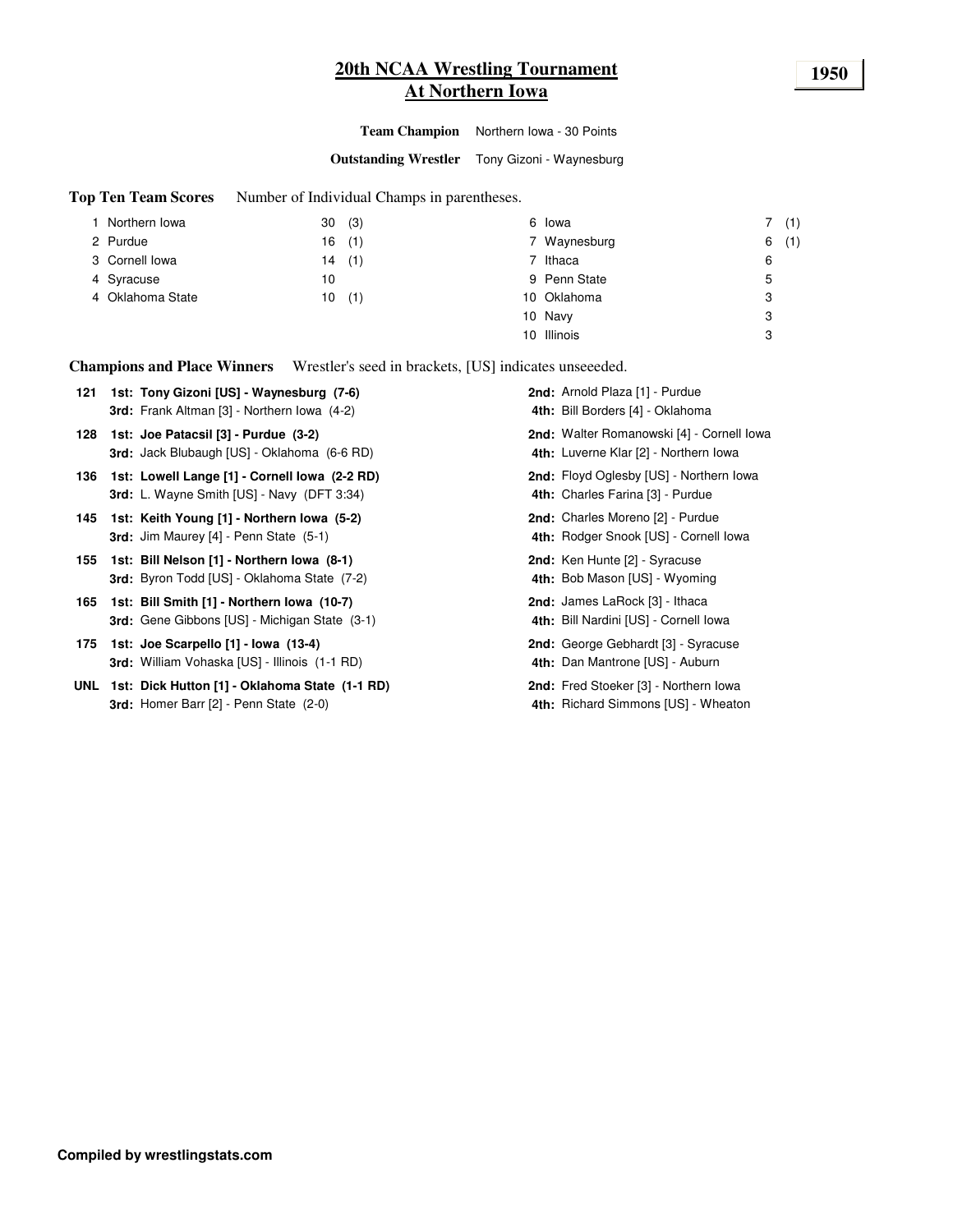# **3/24/1950 to 3/25/1950 at Northern Iowa 1950 NCAA Wrestling Championship Page <sup>1</sup> of <sup>16</sup>**

| Bill Donecho, Springfield          |                     |                        |                     |
|------------------------------------|---------------------|------------------------|---------------------|
|                                    | <b>Bill Donecho</b> |                        | 121 Weight Class    |
| Bye                                |                     |                        |                     |
|                                    |                     | Arnold Plaza Fall 8:56 |                     |
| Bob Worster, Colorado              |                     |                        |                     |
|                                    | Arnold Plaza 11-1   |                        |                     |
| Arnold Plaza, Purdue [1]           |                     |                        |                     |
|                                    |                     |                        | Arnold Plaza 4-4 RD |
| Bob Mendenhall, West Virginia      |                     |                        |                     |
| Bill Borders, Oklahoma [4]         | Bill Borders 9-1    |                        |                     |
|                                    |                     |                        |                     |
| Bob Gerbino, Syracuse              |                     | Bill Borders 6-0       |                     |
|                                    | <b>Bob Gerbino</b>  |                        |                     |
| Bye                                |                     |                        |                     |
|                                    |                     |                        |                     |
| Frank Altman, Northern Iowa [3]    |                     |                        | Tony Gizoni 7-6     |
|                                    | Frank Altman 9-1    |                        |                     |
| George Kelly, Wyoming              |                     |                        |                     |
|                                    |                     | Frank Altman 5-3       |                     |
| Robert Carlin, Indiana             |                     |                        |                     |
|                                    | Robert Carlin       |                        |                     |
| Bye                                |                     |                        |                     |
|                                    |                     |                        | Tony Gizoni 7-6     |
| Michael Tatone, Minnesota          |                     |                        |                     |
|                                    | Grady Peninger 4-0  |                        |                     |
| Grady Peninger, Oklahoma State [2] |                     |                        |                     |
|                                    |                     | Tony Gizoni 4-2        |                     |
| Tony Gizoni, Waynesburg            |                     |                        |                     |
|                                    | Tony Gizoni         |                        |                     |
| Bye                                |                     |                        |                     |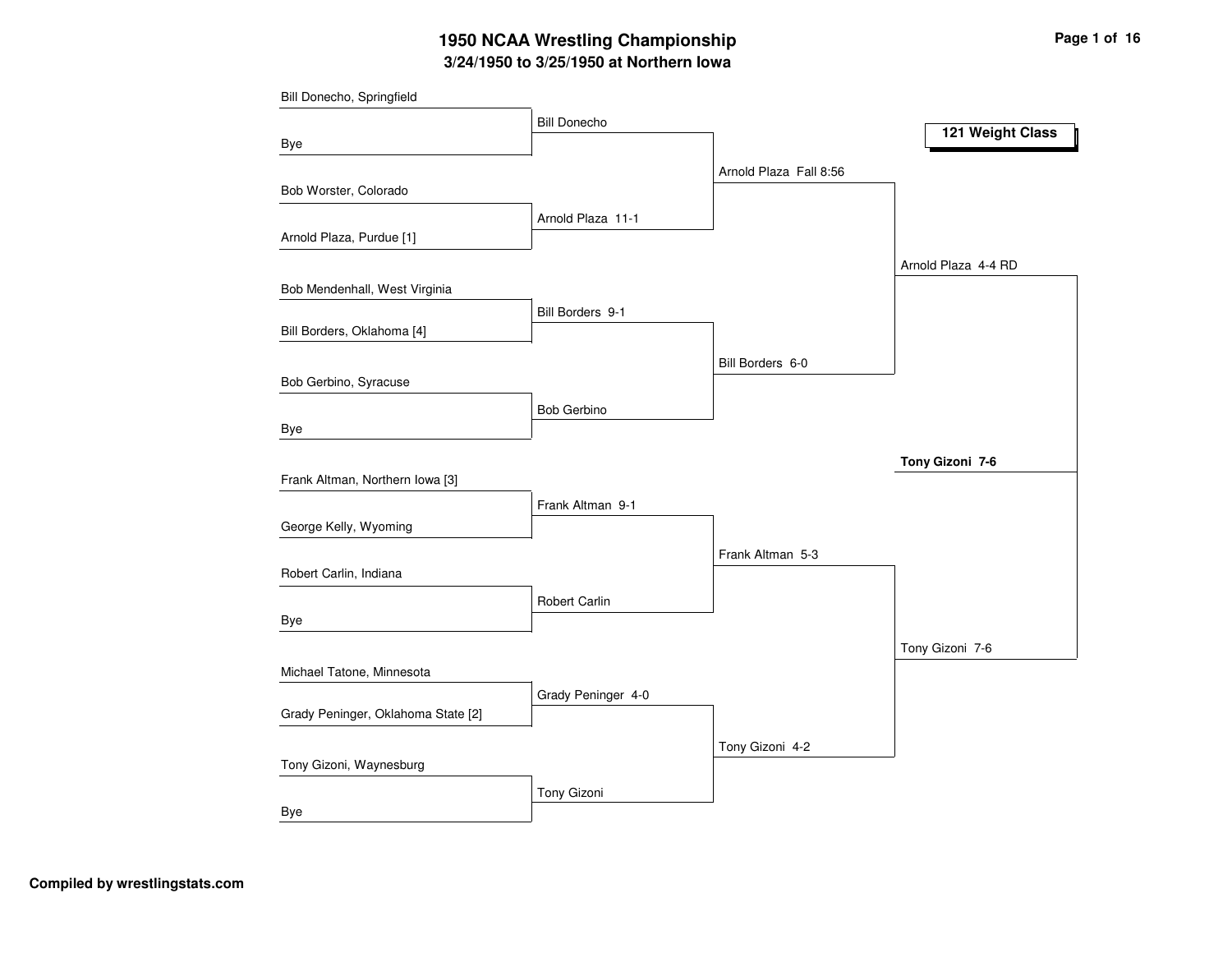# **3/24/1950 to 3/25/1950 at Northern Iowa 1950 NCAA Wrestling Championship Page <sup>2</sup> of <sup>16</sup>**

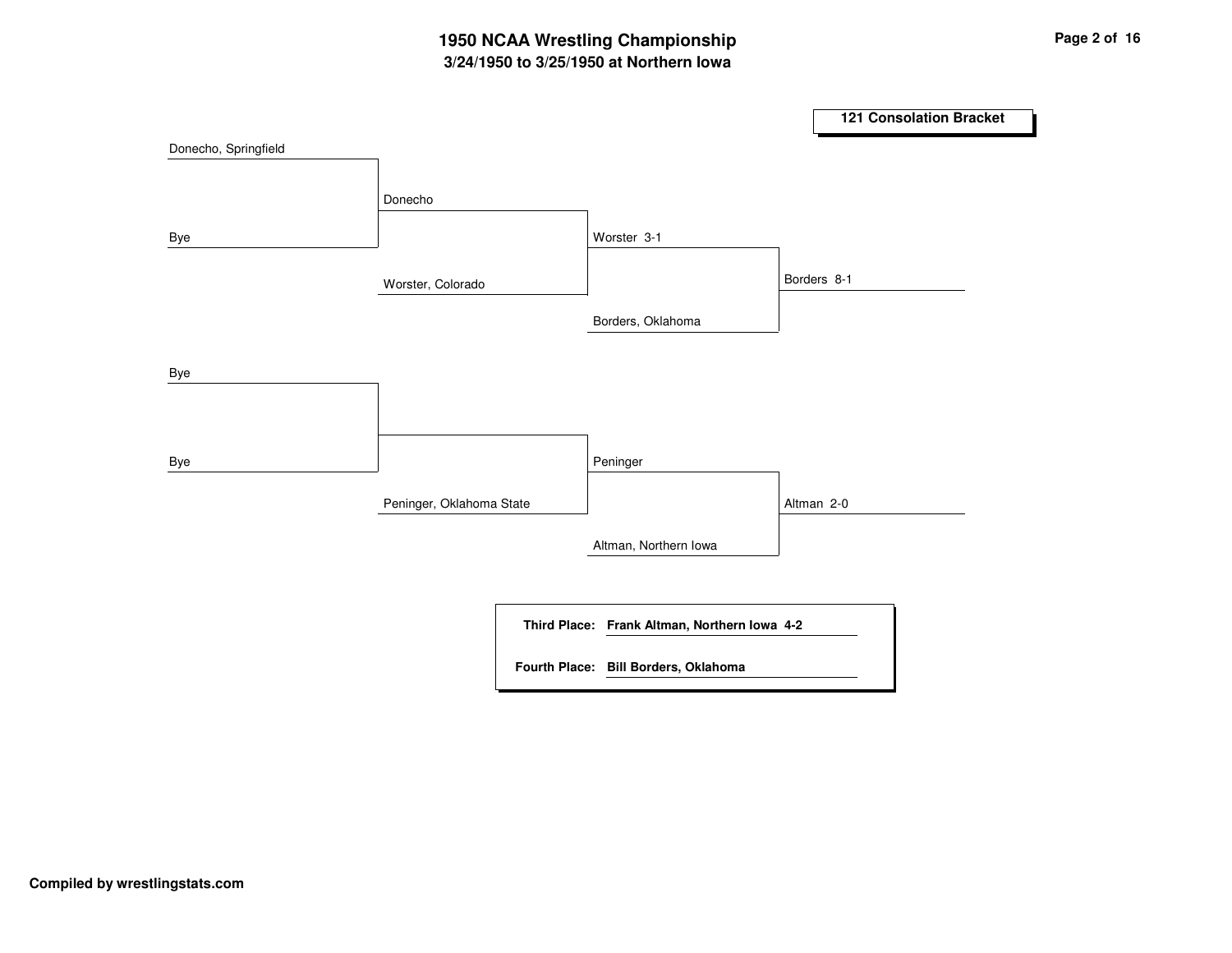# **3/2 4/19 5 0 to 3/2 5/19 5 0 at N orth ern Io w a 19 5 0 N C A A Wre stlin g C h a m pio n s hip**

| Charles Hetrick, Oklahoma State [1] |                         |                       |                       |                       |
|-------------------------------------|-------------------------|-----------------------|-----------------------|-----------------------|
| Robert Schell, Franklin & Marshall  | Charles Hetrick 5-5 RD  | Charles Hetrick 8-3   |                       |                       |
| Lou Tschirhart, Syracuse            | Lou Tschirhart          |                       |                       | 128 Weight Class      |
| Bye                                 |                         |                       |                       |                       |
| Ken Carman, Iowa                    | Ken Carman              |                       | Charles Hetrick 8-1   |                       |
| Bye                                 |                         |                       |                       |                       |
| George Dannaway, Lock Haven         | George Dannaway         | Ken Carman 10-7       |                       |                       |
| Bye                                 |                         |                       |                       |                       |
| Walter Romanowski, Cornell Iowa [4] |                         |                       |                       | Walter Romanowski 6-4 |
| Bye                                 | Walter Romanowski       |                       |                       |                       |
| Jack Blubaugh, Oklahoma             | Jack Blubaugh           | Walter Romanowski 9-3 |                       |                       |
| <b>Bye</b>                          |                         |                       |                       |                       |
| George Fuller, Waynesburg           |                         |                       | Walter Romanowski 6-2 |                       |
| Bye                                 | George Fuller           |                       |                       |                       |
| Ben Knaub, Northern Colorado        |                         | Ben Knaub 8-3         |                       |                       |
| Bye                                 | Ben Knaub               |                       |                       |                       |
| Don Maurey, Penn State              |                         |                       |                       | Joe Patacsil 3-2      |
| Bye                                 | Don Maurey              |                       |                       |                       |
| Richard Pickard, Illinois           |                         | Don Maurey 14-10      |                       |                       |
| Bye                                 | <b>Richard Pickard</b>  |                       |                       |                       |
| George Molodet, Ohio State          |                         |                       | Luverne Klar 7-1      |                       |
| <b>Bye</b>                          | George Molodet          |                       |                       |                       |
| Luverne Klar, Northern Iowa [2]     |                         | Luverne Klar 9-3      |                       |                       |
| Bye                                 | Luverne Klar            |                       |                       |                       |
| Harry Arthur, Indiana               |                         |                       |                       | Joe Patacsil 3-2      |
| Bye                                 | Harry Arthur            |                       |                       |                       |
| Bob Morris, Wyoming                 |                         | Bob Morris 6-1        |                       |                       |
| <b>Bye</b>                          | <b>Bob Morris</b>       |                       |                       |                       |
| Harold Gilliland, Nebraska          |                         |                       | Joe Patacsil 13-6     |                       |
| Bye                                 | <b>Harold Gilliland</b> |                       |                       |                       |
| Joe Patacsil, Purdue [3]            |                         | Joe Patacsil 5-2      |                       |                       |
| Bye                                 | Joe Patacsil            |                       |                       |                       |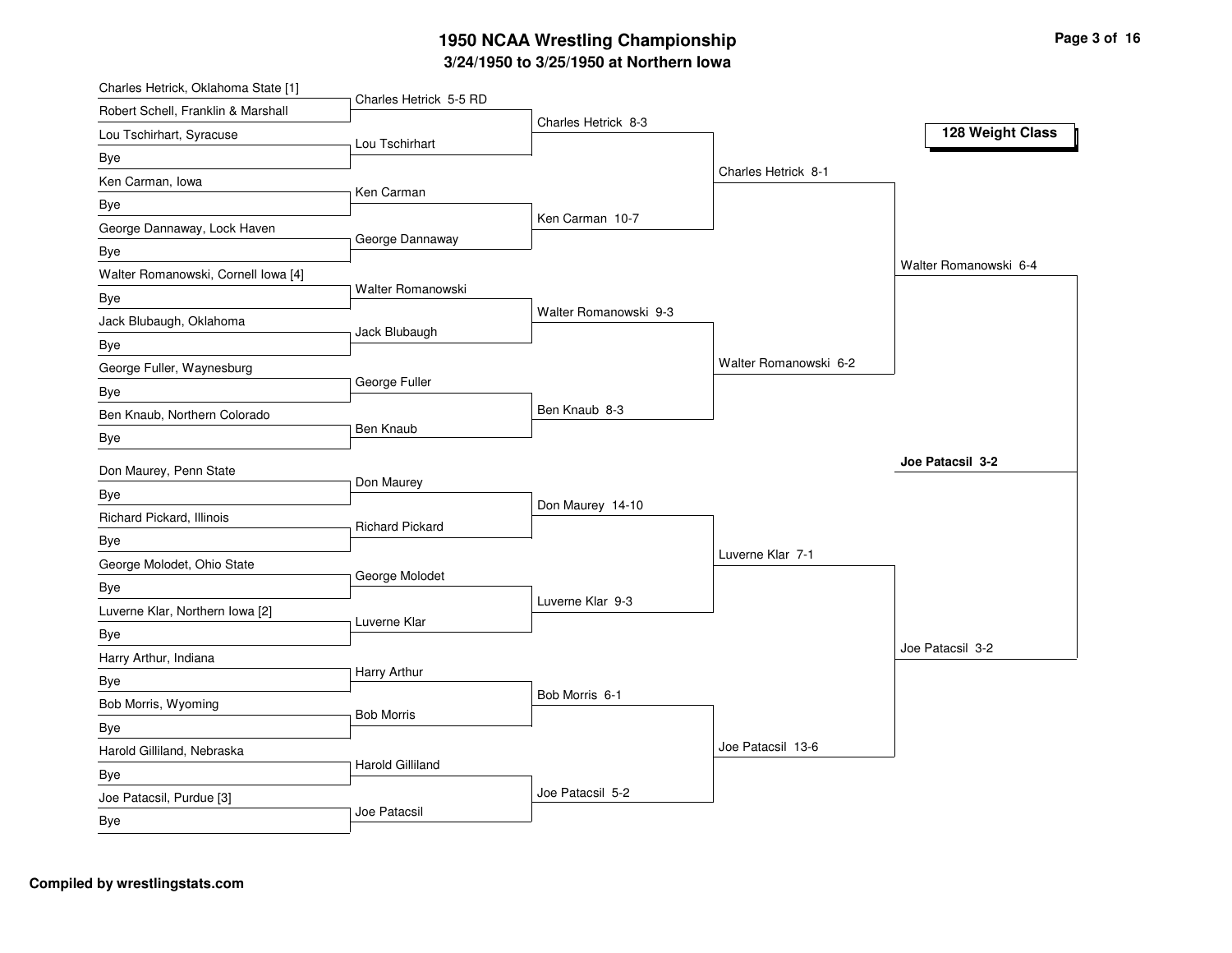### **3/24/1950 to 3/25/1950 at Northern Iowa 1950 NCAA Wrestling Championship Page <sup>4</sup> of <sup>16</sup>**

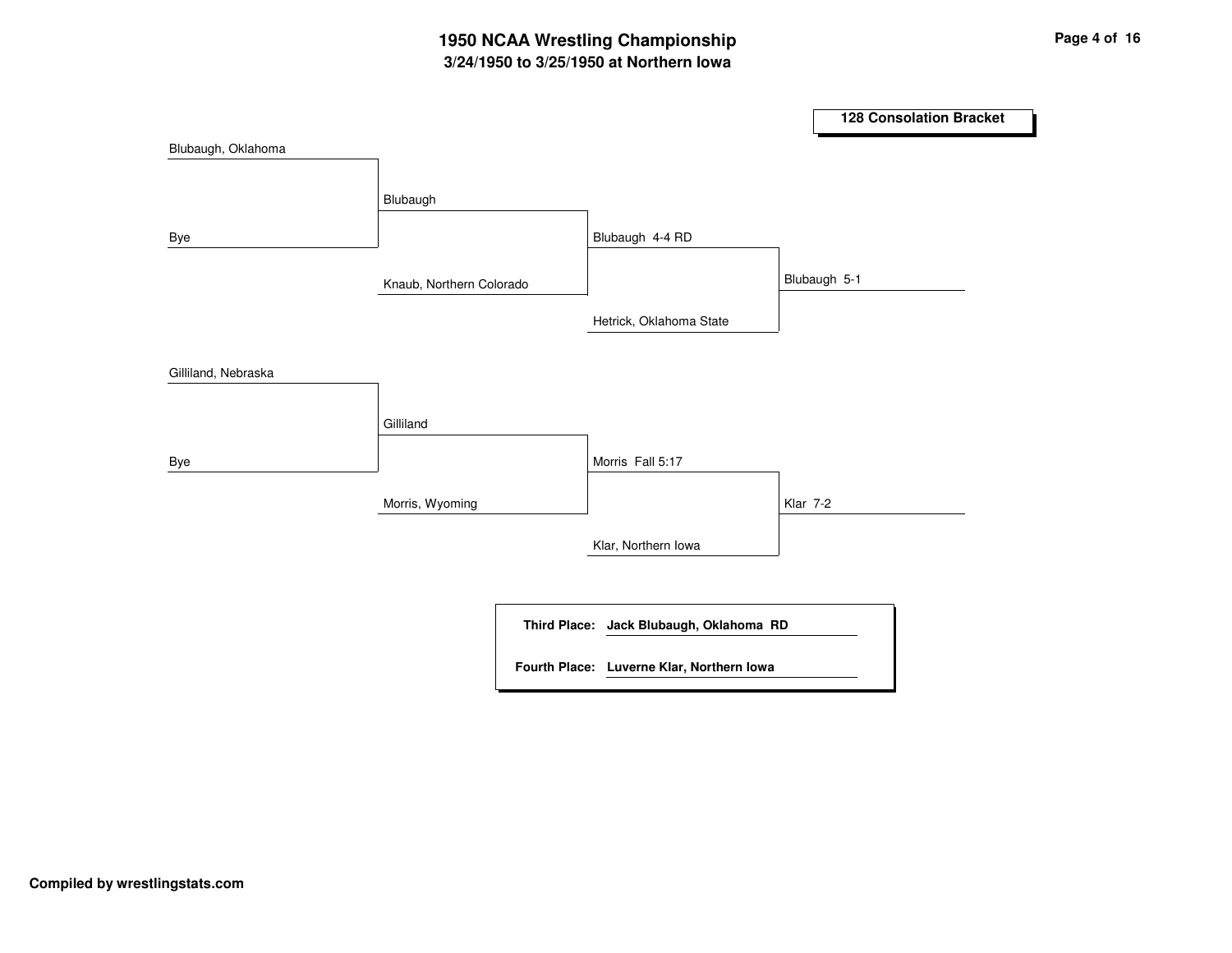# **3/24/1950 to 3/25/1950 at Northern Iowa 1950 NCAA Wrestling Championship Page <sup>5</sup> of <sup>16</sup>**

| Joe McKim, California-Berkeley |                      |                       |                        |
|--------------------------------|----------------------|-----------------------|------------------------|
|                                | Joe McKim            |                       | 136 Weight Class       |
| Bye                            |                      |                       |                        |
|                                |                      | Lowell Lange 6-0      |                        |
| Bye                            |                      |                       |                        |
|                                | Lowell Lange         |                       |                        |
| Lowell Lange, Cornell Iowa [1] |                      |                       |                        |
|                                |                      |                       | Lowell Lange 8-5       |
| Kenneth Watson, Oklahoma       |                      |                       |                        |
|                                | Alan Rice 6-3        |                       |                        |
| Alan Rice, Minnesota [4]       |                      |                       |                        |
|                                |                      | L. Wayne Smith 8-6    |                        |
| Paul Riggins, Illinois         |                      |                       |                        |
|                                | L. Wayne Smith 18-10 |                       |                        |
| L. Wayne Smith, Navy           |                      |                       |                        |
|                                |                      |                       | <b>Lowell Lange RD</b> |
| Don Meeker, Oklahoma State [2] |                      |                       |                        |
|                                | Don Meeker 8-4       |                       |                        |
| Richard Lyon, Indiana          |                      |                       |                        |
|                                |                      | Floyd Oglesby 6-6 RD  |                        |
| Floyd Oglesby, Northern Iowa   |                      |                       |                        |
|                                | Floyd Oglesby 9-1    |                       |                        |
| Peter Polachek, Waynesburg     |                      |                       |                        |
|                                |                      |                       | Floyd Oglesby 3-2      |
| Charles Farina, Purdue [3]     |                      |                       |                        |
|                                | Charles Farina 5-3   |                       |                        |
| Richard Holst, Nebraska-Omaha  |                      |                       |                        |
|                                |                      | Charles Farina 1-1 RD |                        |
| Bob Wilson, Iowa State         |                      |                       |                        |
|                                | Bob Wilson           |                       |                        |
| Bye                            |                      |                       |                        |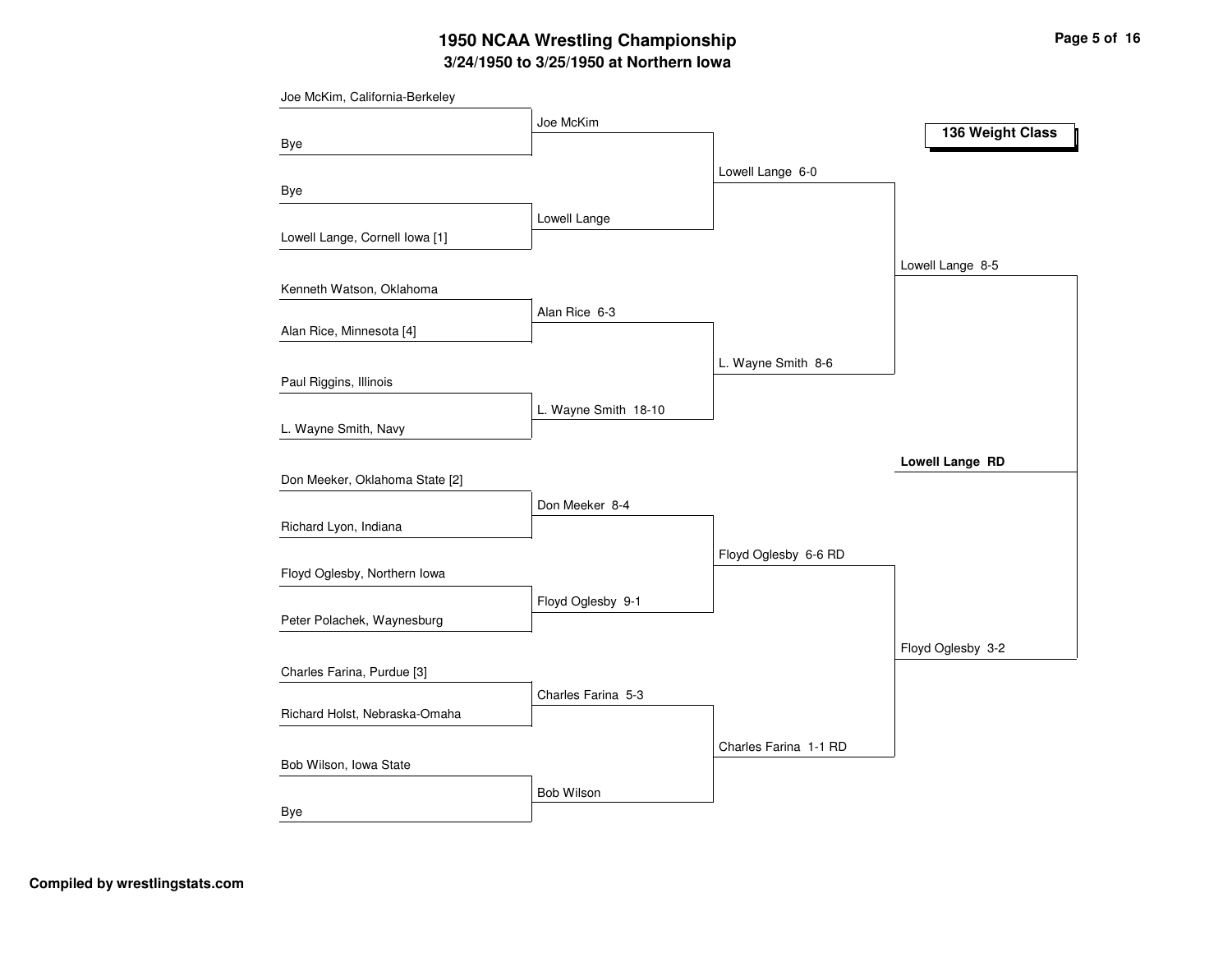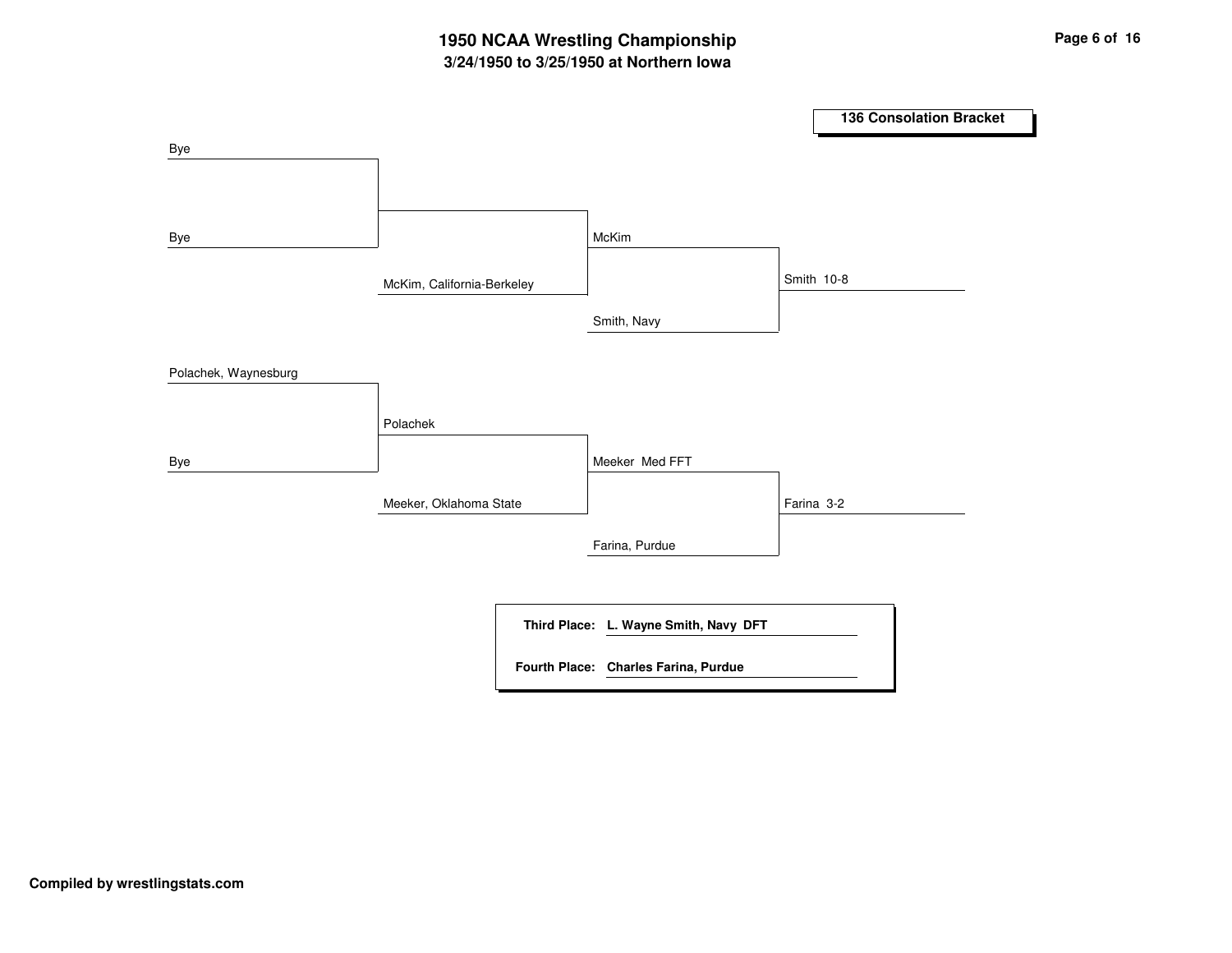# **3/24/1950 to 3/25/1950 at Northern Iowa 1950 NCAA Wrestling Championship Page <sup>7</sup> of <sup>16</sup>**

| Keith Young, Northern Iowa [1]  |                    |                       |                    |
|---------------------------------|--------------------|-----------------------|--------------------|
|                                 | Keith Young 8-1    |                       | 145 Weight Class   |
| Don Solomon, Lock Haven         |                    |                       |                    |
|                                 |                    | Keith Young 8-2       |                    |
| Bob DeAntonis, West Virginia    |                    |                       |                    |
|                                 | Ken Schmoker 7-5   |                       |                    |
| Ken Schmoker, Northern Colorado |                    |                       |                    |
|                                 |                    |                       | Keith Young 4-4 RD |
| Ray Pigozzi, Illinois           |                    |                       |                    |
|                                 | Al Pisasale 1-1 RD |                       |                    |
| Al Pisasale, Nebraska-Omaha     |                    |                       |                    |
|                                 |                    | Jim Maurey 4-0        |                    |
| Bryce Keough, Ohio State        |                    |                       |                    |
|                                 | Jim Maurey 3-2     |                       |                    |
| Jim Maurey, Penn State [4]      |                    |                       |                    |
|                                 |                    |                       | Keith Young 5-2    |
| Edgar Welch, Oklahoma State [3] |                    |                       |                    |
|                                 | Edgar Welch 5-1    |                       |                    |
| Ed Closs, Washington State      |                    |                       |                    |
|                                 |                    | Edgar Welch 3-2       |                    |
| Peter Wilson, Wheaton           |                    |                       |                    |
| Bill French, Colorado           | Peter Wilson 6-0   |                       |                    |
|                                 |                    |                       |                    |
|                                 |                    |                       | Charles Moreno 4-1 |
| Charles Moreno, Purdue [2]      |                    |                       |                    |
| Rodger Snook, Cornell Iowa      | Charles Moreno 9-2 |                       |                    |
|                                 |                    |                       |                    |
| George Jackson, Oklahoma        |                    | Charles Moreno 5-5 RD |                    |
|                                 |                    |                       |                    |
|                                 | George Jackson     |                       |                    |
| Bye                             |                    |                       |                    |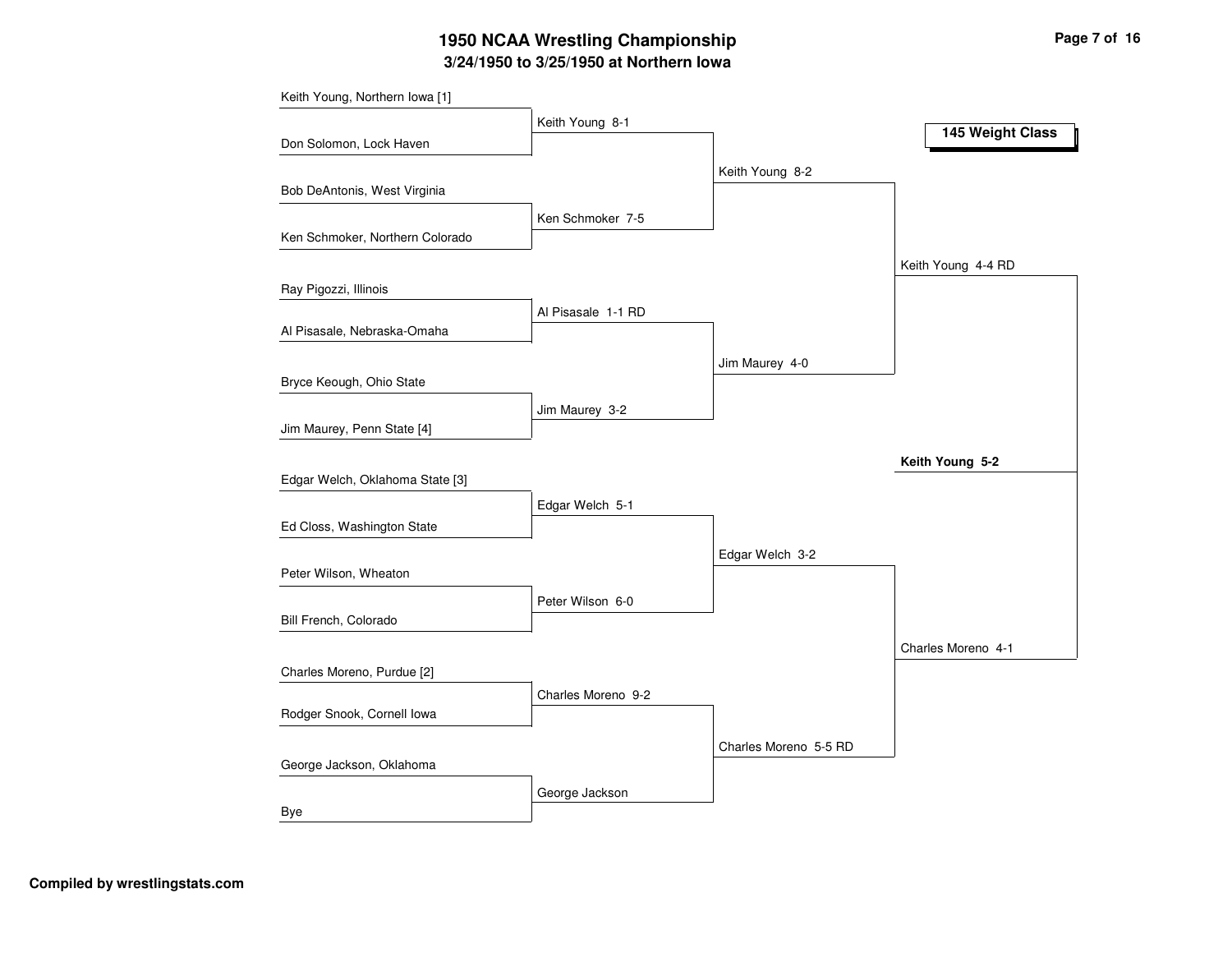### **3/24/1950 to 3/25/1950 at Northern Iowa 1950 NCAA Wrestling Championship Page <sup>8</sup> of <sup>16</sup>**

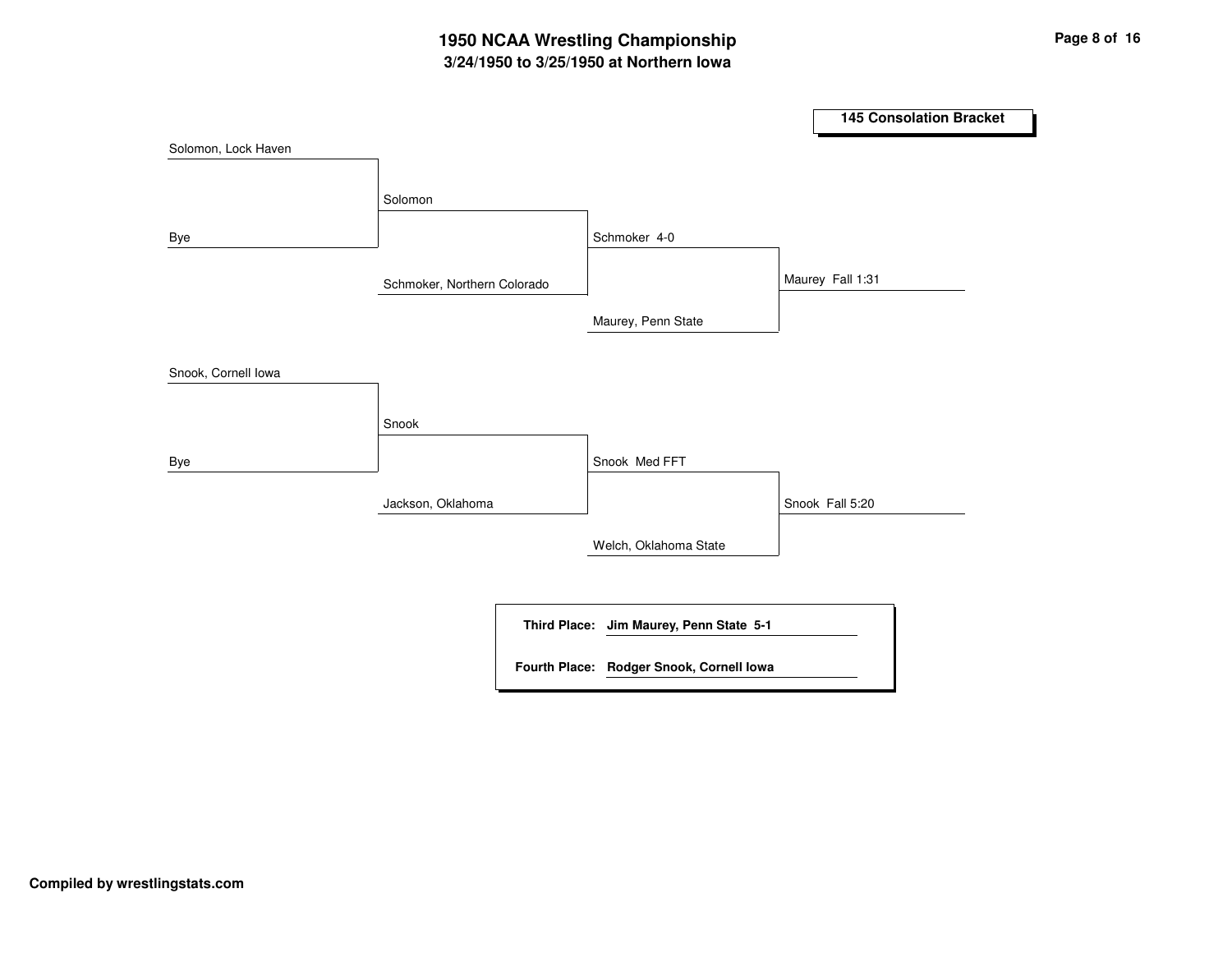#### **3/2 4/19 5 0 to 3/2 5/19 5 0 at N orth ern Io w a 19 5 0 N C A A Wre stlin g C h a m pio n s hip**

| Bill Nelson, Northern Iowa [1] |                         |                       |                   |                        |
|--------------------------------|-------------------------|-----------------------|-------------------|------------------------|
| Bill Kemp, North Carolina      | Bill Nelson 6-0         | Bill Nelson Fall 5:13 |                   |                        |
| Byron Todd, Oklahoma State     | <b>Byron Todd</b>       |                       |                   | 155 Weight Class       |
| Bye                            |                         |                       |                   |                        |
| Fred McLean, Ohio State        |                         |                       | Bill Nelson 4-0   |                        |
| Bye                            | Fred McLean             |                       |                   |                        |
| Kent Lange, Cornell lowa       |                         | Kent Lange 4-0        |                   |                        |
| Bye                            | Kent Lange              |                       |                   |                        |
| Howard Wolfgram, Wartburg      |                         |                       |                   | Bill Nelson 10-0       |
| Bye                            | Howard Wolfgram         |                       |                   |                        |
| Bob Dwyer, Illinois            |                         | Bob Dwyer Fall 8:32   |                   |                        |
| Bye                            | <b>Bob Dwyer</b>        |                       |                   |                        |
| Tom Lewis, Waynesburg          |                         |                       | Bob Dwyer 3-1     |                        |
| Bye                            | Tom Lewis               |                       |                   |                        |
| Don Ryan, Wisconsin [4]        |                         | Don Ryan 5-3          |                   |                        |
| Bye                            | Don Ryan                |                       |                   |                        |
|                                |                         |                       |                   | <b>Bill Nelson 8-1</b> |
| Leonard Marcotte, Oklahoma [3] | <b>Leonard Marcotte</b> |                       |                   |                        |
| Bye                            |                         | George Bender 3-1     |                   |                        |
| George Bender, Michigan State  | George Bender           |                       |                   |                        |
| Bye                            |                         |                       | George Bender 3-0 |                        |
| George Miller, Brigham Young   | George Miller           |                       |                   |                        |
| Bye                            |                         | George Tesla 7-4      |                   |                        |
| George Tesla, Iowa             | George Tesla            |                       |                   |                        |
| Bye                            |                         |                       |                   | Ken Hunte 4-0          |
| Harold Taussig, Wheaton        | <b>Harold Taussig</b>   |                       |                   |                        |
| Bye                            |                         | Don Govoni 8-3        |                   |                        |
| Don Govoni, Northern Colorado  | Don Govoni              |                       |                   |                        |
| Bye                            |                         |                       |                   |                        |
| Bob Mason, Wyoming             |                         |                       | Ken Hunte 8-4     |                        |
|                                |                         |                       |                   |                        |
| Bye                            | <b>Bob Mason</b>        |                       |                   |                        |
| Ken Hunte, Syracuse [2]        | Ken Hunte 9-3           | Ken Hunte Fall 5:34   |                   |                        |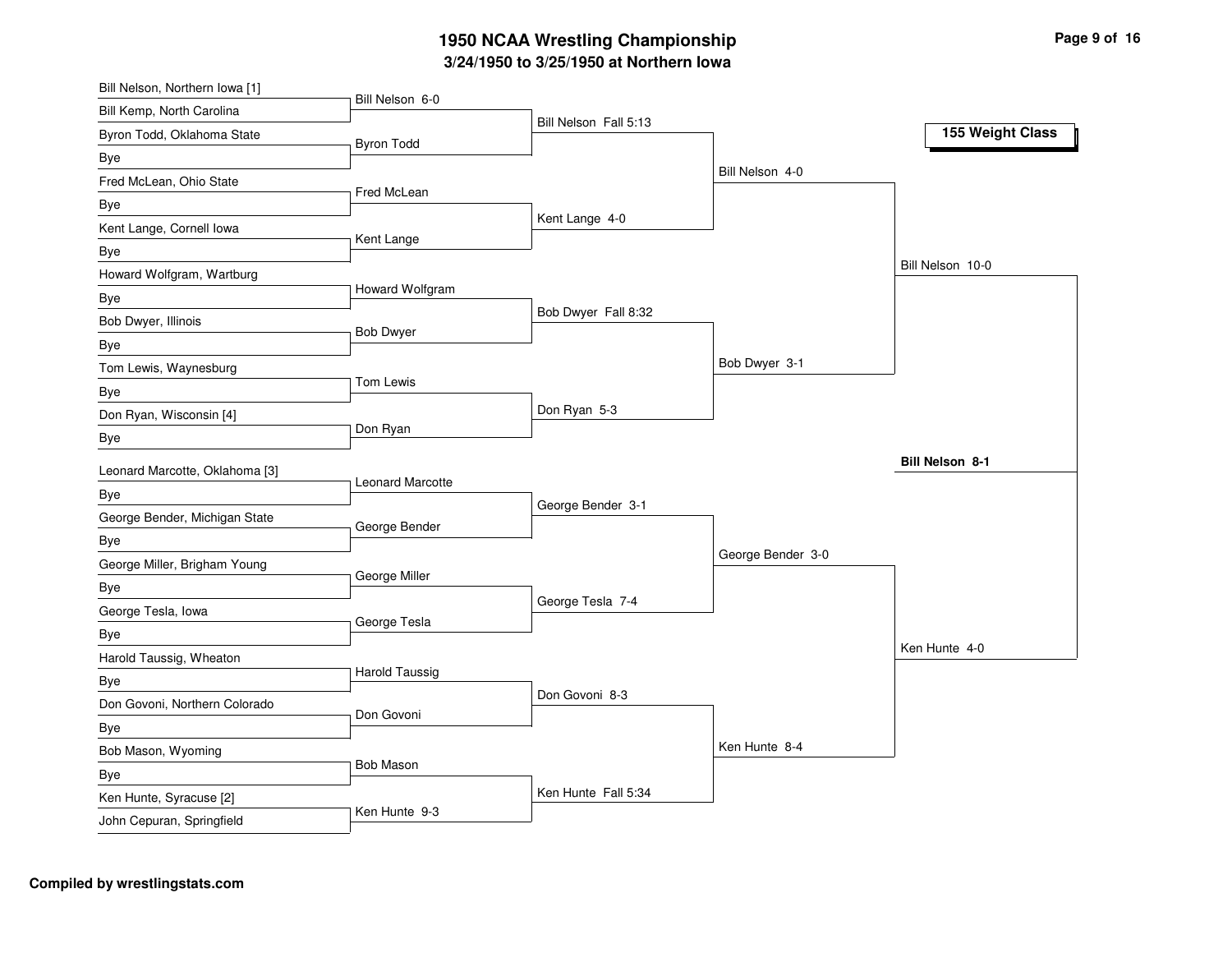### **3/24/1950 to 3/25/1950 at Northern Iowa 1950 NCAA Wrestling Championship Page <sup>10</sup> of <sup>16</sup>**

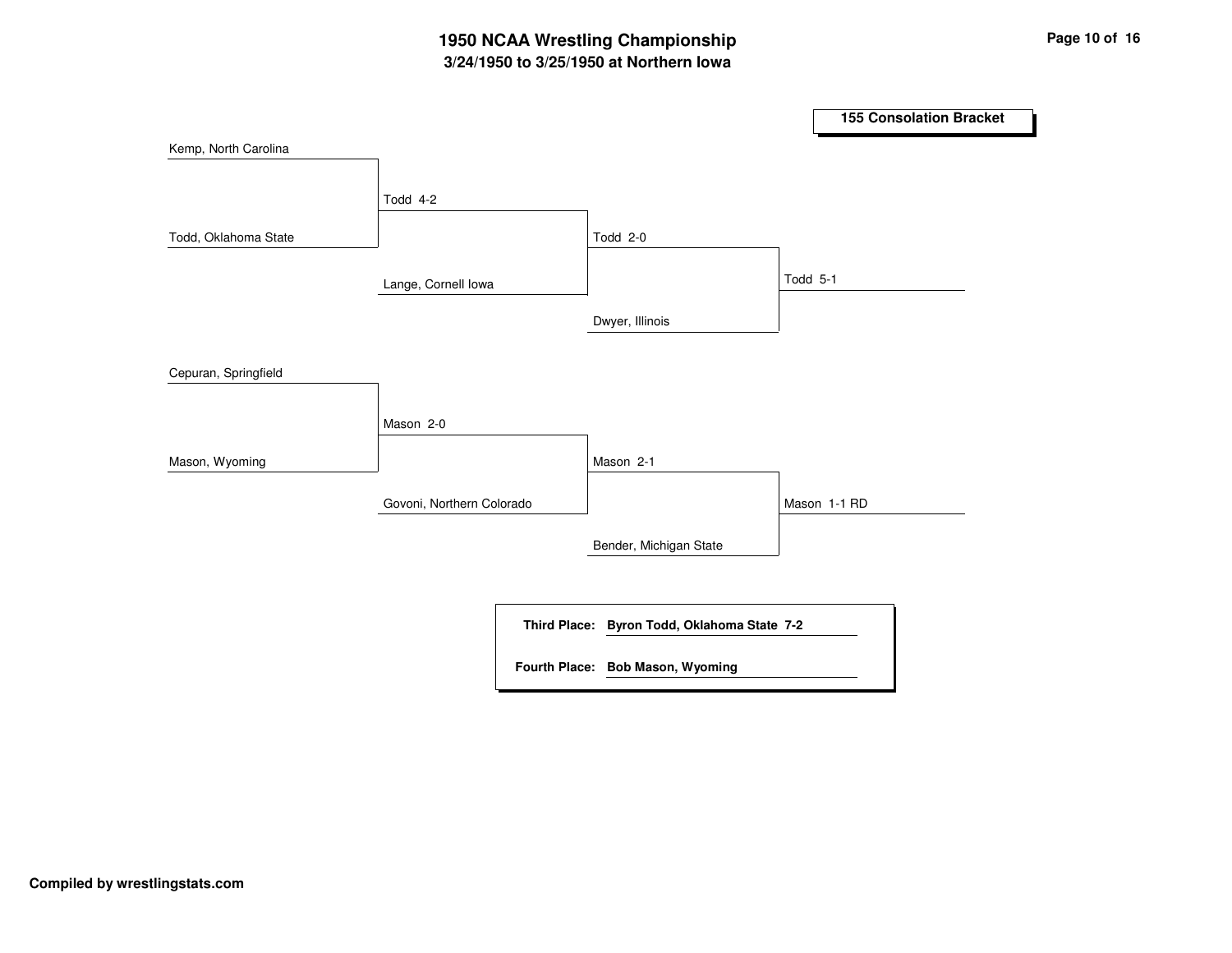# **3/24/1950 to 3/25/1950 at Northern Iowa 1950 NCAA Wrestling Championship Page <sup>11</sup> of <sup>16</sup>**

|                                 | Gene Gibbons     |                        | 165 Weight Class       |
|---------------------------------|------------------|------------------------|------------------------|
| Bye                             |                  |                        |                        |
|                                 |                  | Bill Smith 2-0         |                        |
| Bill Smith, Northern Iowa [1]   |                  |                        |                        |
|                                 | Bill Smith 6-2   |                        |                        |
| Oscar Gupton, North Carolina    |                  |                        |                        |
|                                 |                  |                        | Bill Smith 6-0         |
| Mel Spence, Northern Colorado   |                  |                        |                        |
|                                 | Mel Spence 6-0   |                        |                        |
| Gilbert Gaumer, Illinois [4]    |                  |                        |                        |
|                                 |                  | Mel Spence 8-5         |                        |
| Dale Federer, Wyoming           |                  |                        |                        |
|                                 | Dale Federer     |                        |                        |
| Bye                             |                  |                        |                        |
|                                 |                  |                        | Bill Smith 10-7        |
| Bill Nardini, Cornell Iowa      |                  |                        |                        |
| Bob Lessel, Wisconsin           | Bill Nardini 8-5 |                        |                        |
|                                 |                  |                        |                        |
| Joe Butler, Oklahoma [2]        |                  | Bill Nardini 6-6 RD    |                        |
|                                 |                  |                        |                        |
| Bye                             | Joe Butler       |                        |                        |
|                                 |                  |                        | James LaRock Fall 6:57 |
| Bill Mosby, Oregon State        |                  |                        |                        |
|                                 | James LaRock 4-0 |                        |                        |
| James LaRock, Ithaca [3]        |                  |                        |                        |
|                                 |                  | James LaRock Fall 1:38 |                        |
| Charles Mancuso, Nebraska-Omaha |                  |                        |                        |
|                                 | Charles Mancuso  |                        |                        |
| Bye                             |                  |                        |                        |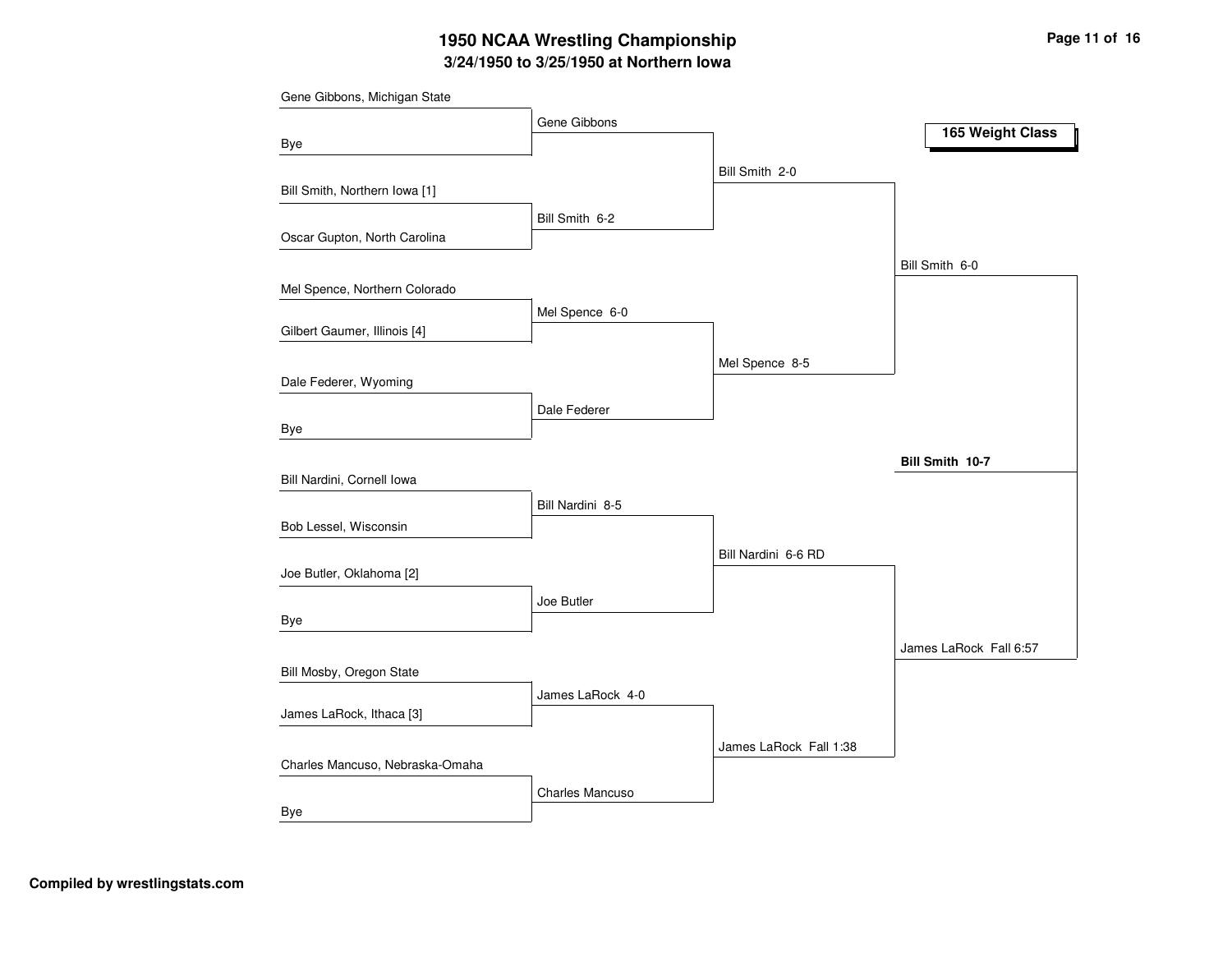# **3/24/1950 to 3/25/1950 at Northern Iowa 1950 NCAA Wrestling Championship Page <sup>12</sup> of <sup>16</sup>**

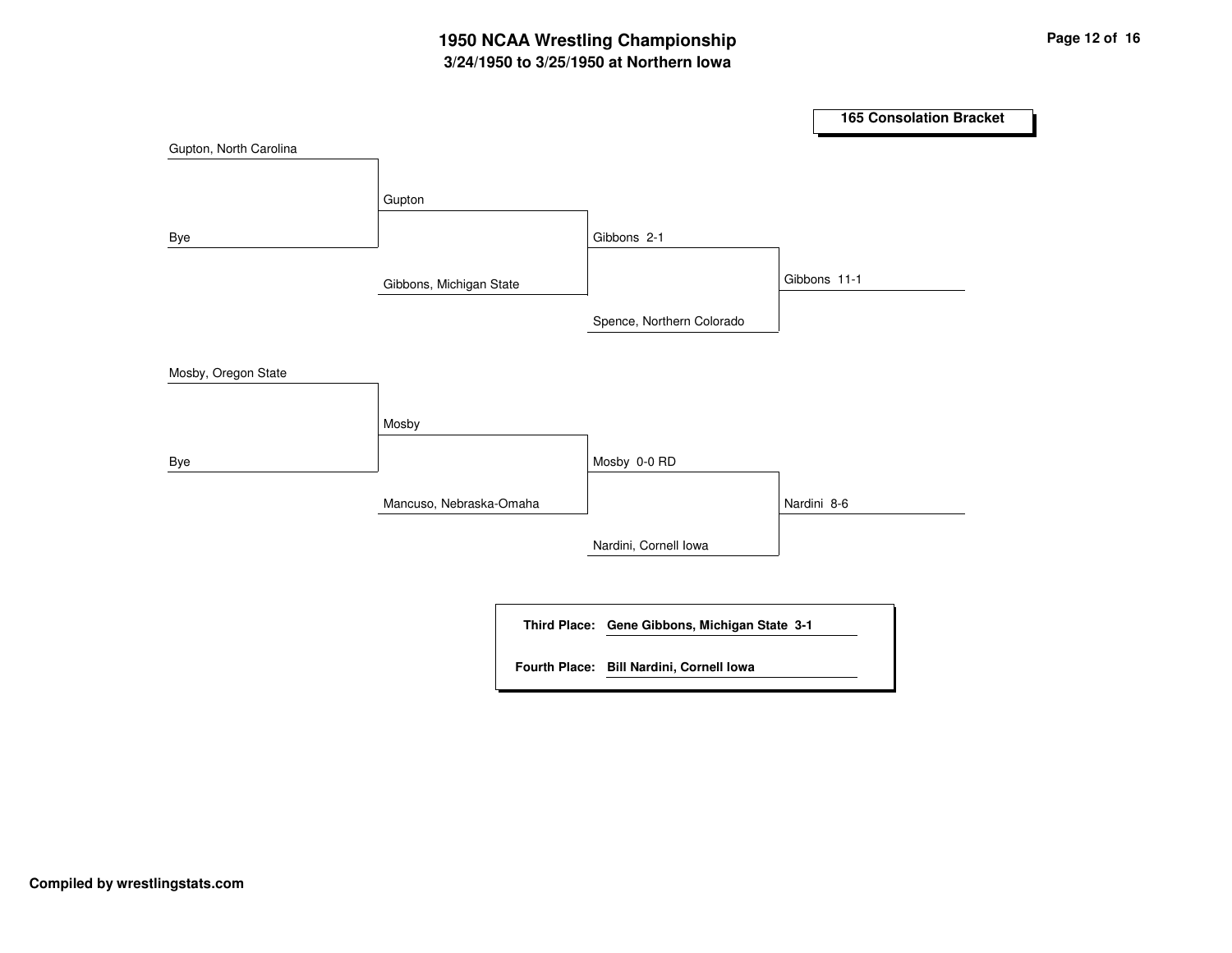# **3/24/1950 to 3/25/1950 at Northern Iowa 1950 NCAA Wrestling Championship Page <sup>13</sup> of <sup>16</sup>**

| Joe Scarpello, Iowa [1]           | Joe Scarpello 7-0         |                         |                     |
|-----------------------------------|---------------------------|-------------------------|---------------------|
| Dewey McConnell, Wyoming          |                           |                         | 175 Weight Class    |
|                                   |                           | Joe Scarpello Fall 6:48 |                     |
| Frank Soloman, Kansas State       |                           |                         |                     |
|                                   | Frank Soloman 6-0         |                         |                     |
| Otto Zwanziger, Wartburg          |                           |                         |                     |
|                                   |                           |                         | Joe Scarpello 6-1   |
| Harland Buhler, Oregon State      | Harland Buhler 4-2        |                         |                     |
| Al Partin, Cornell Iowa           |                           |                         |                     |
|                                   |                           | William Vohaska 2-1     |                     |
| William Vohaska, Illinois         |                           |                         |                     |
|                                   | William Vohaska 4-2       |                         |                     |
| Claburn White, Oklahoma State [4] |                           |                         |                     |
|                                   |                           |                         | Joe Scarpello 13-4  |
| Herb Reese, Nebraska [2]          |                           |                         |                     |
| Mike Rubino, Penn State           | Herb Reese 4-2            |                         |                     |
|                                   |                           |                         |                     |
| Dan Mantrone, Auburn              |                           | Dan Mantrone 1-1 RD     |                     |
|                                   | Dan Mantrone 2-1          |                         |                     |
| Don Thomas, Iowa State            |                           |                         |                     |
|                                   |                           |                         | George Gebhardt 3-1 |
| George Gebhardt, Syracuse [3]     |                           |                         |                     |
|                                   | George Gebhardt Fall 5:58 |                         |                     |
| Ray Olverson, Brigham Young       |                           |                         |                     |
| Max Long, Northern Iowa           |                           | George Gebhardt 3-0     |                     |
|                                   |                           |                         |                     |
| Bye                               | Max Long                  |                         |                     |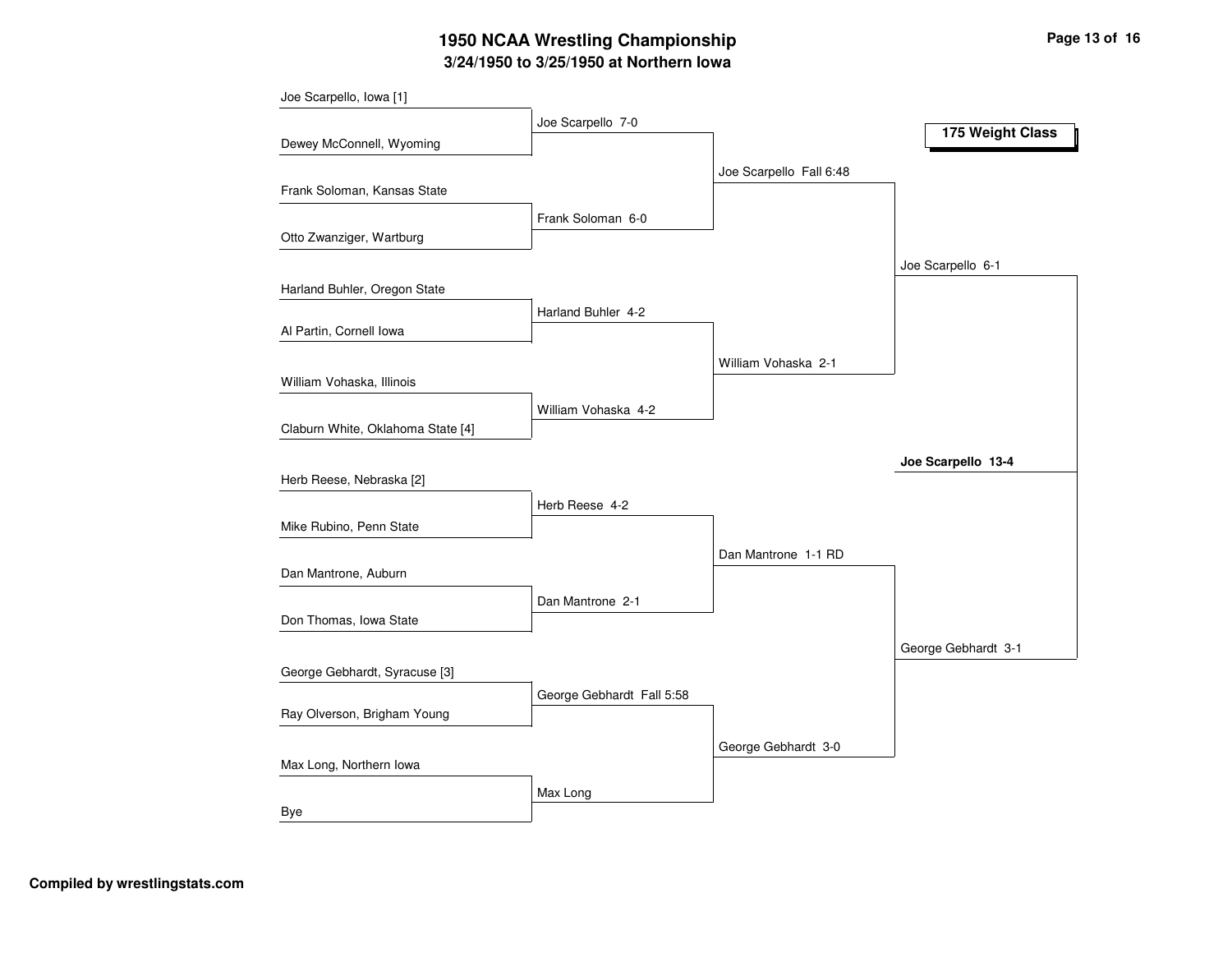## **3/24/1950 to 3/25/1950 at Northern Iowa 1950 NCAA Wrestling Championship Page <sup>14</sup> of <sup>16</sup>**

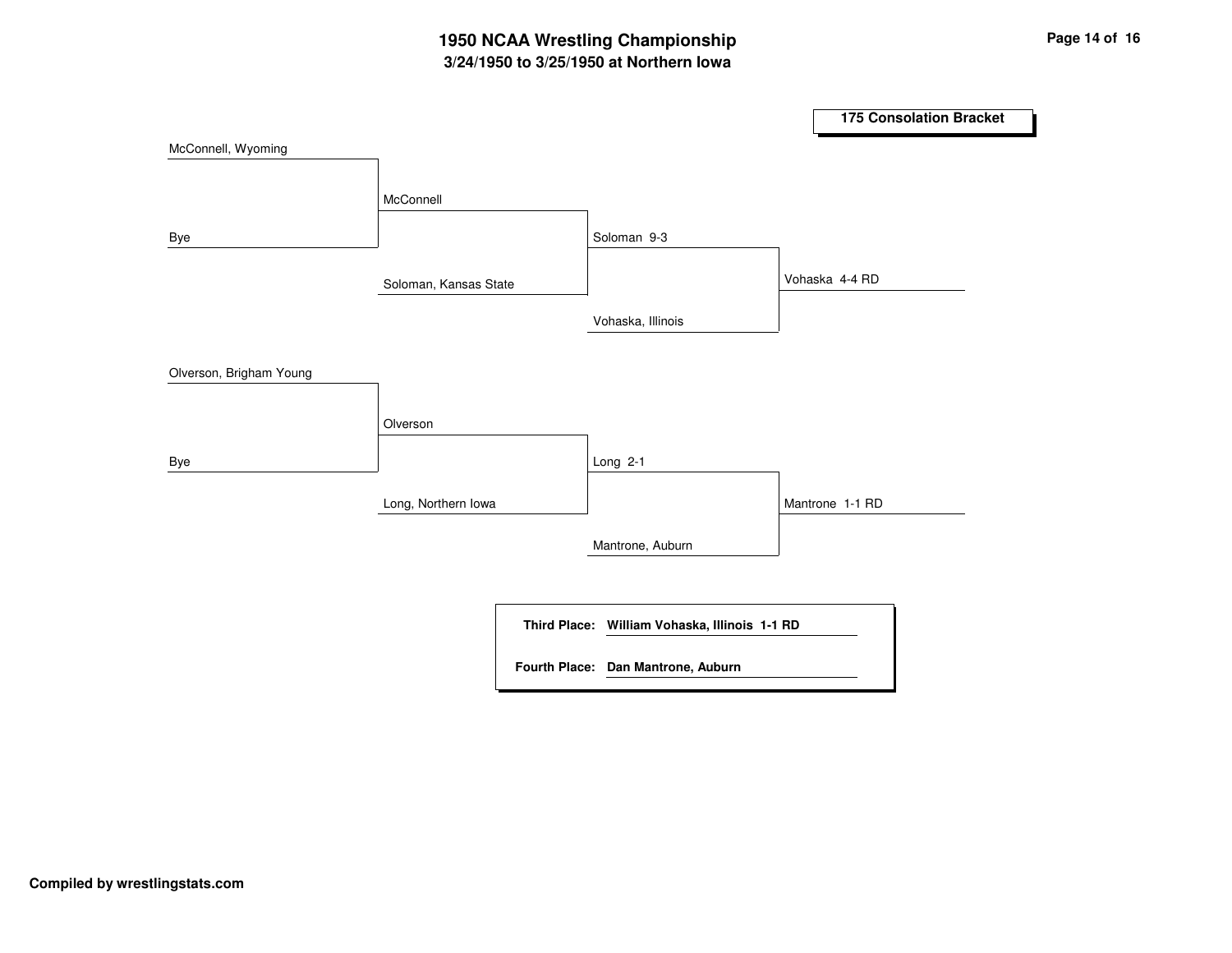# **3/24/1950 to 3/25/1950 at Northern Iowa 1950 NCAA Wrestling Championship Page <sup>15</sup> of <sup>16</sup>**

| Dick Hutton, Oklahoma State [1] |                           |                     |                         |
|---------------------------------|---------------------------|---------------------|-------------------------|
|                                 | Dick Hutton 9-0           |                     | <b>UNL Weight Class</b> |
| Bob Schildgen, Wyoming          |                           |                     |                         |
|                                 |                           | Dick Hutton 4-1     |                         |
| John Mullins, Lock Haven        |                           |                     |                         |
|                                 | John Mullins Fall 7:34    |                     |                         |
| Howard Byram, Nebraska-Omaha    |                           |                     |                         |
|                                 |                           |                     | Dick Hutton 3-0         |
| Alvin Dailey, Brigham Young     |                           |                     |                         |
| Richard Simmons, Wheaton        | Richard Simmons Fall 2:47 |                     |                         |
|                                 |                           |                     |                         |
| Joe Blanchard, Kansas State [4] |                           | Richard Simmons 6-1 |                         |
|                                 |                           |                     |                         |
| Bye                             | Joe Blanchard             |                     |                         |
|                                 |                           |                     |                         |
| Fred Stoeker, Northern Iowa [3] |                           |                     | <b>Dick Hutton RD</b>   |
|                                 | Fred Stoeker 3-2          |                     |                         |
| Herb Haberlach, Oregon State    |                           |                     |                         |
|                                 |                           | Fred Stoeker 8-5    |                         |
| Glenn Blagg, Colorado College   |                           |                     |                         |
|                                 | Glenn Blagg               |                     |                         |
| Bye                             |                           |                     |                         |
|                                 |                           |                     | Fred Stoeker 2-0        |
| Homer Barr, Penn State [2]      |                           |                     |                         |
|                                 | Homer Barr 6-4            |                     |                         |
| Fred Dexter, Cornell Iowa       |                           |                     |                         |
|                                 |                           | Homer Barr 5-2      |                         |
| Bill Priest, Northern Colorado  |                           |                     |                         |
|                                 | <b>Bill Priest</b>        |                     |                         |
| Bye                             |                           |                     |                         |